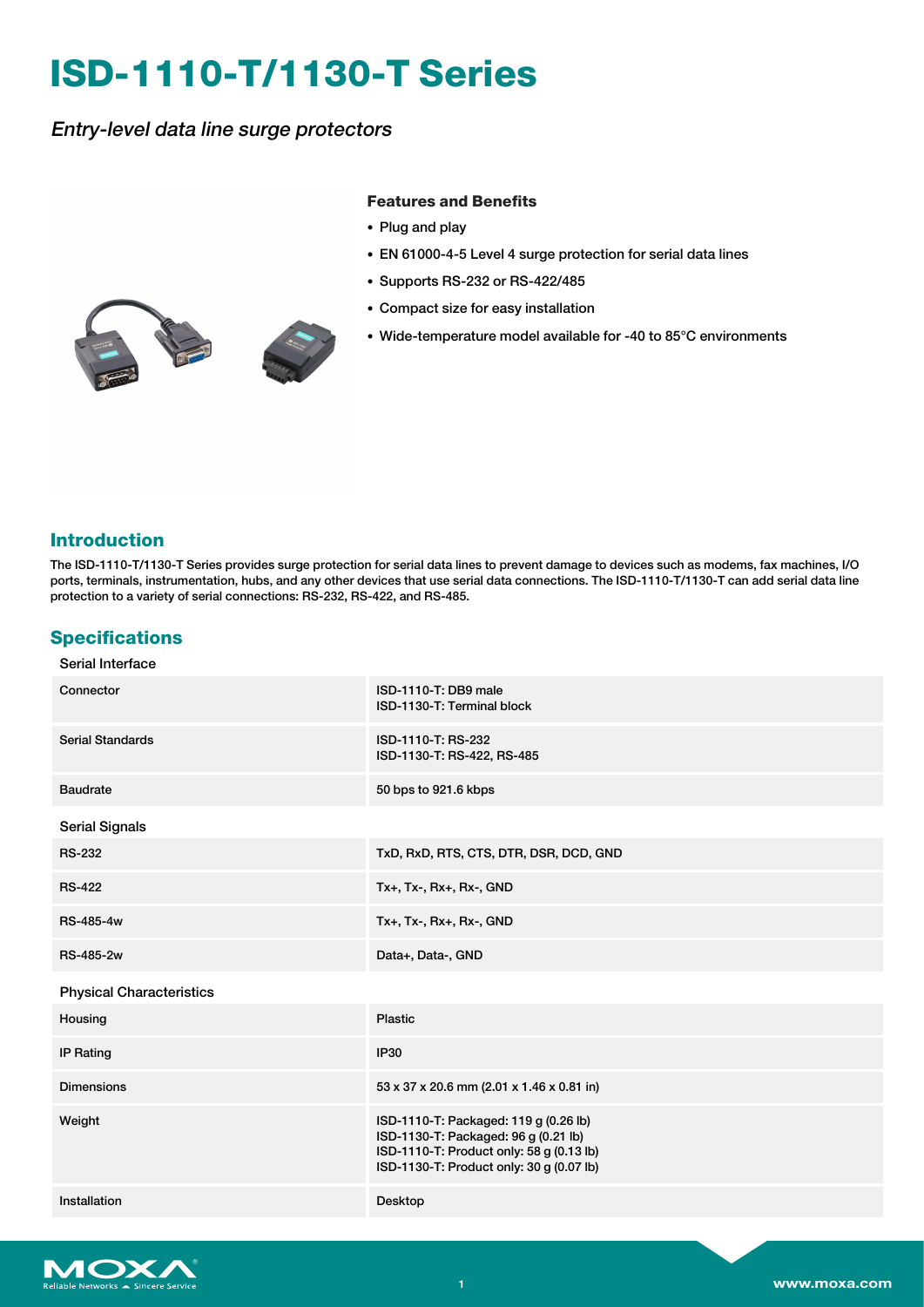### Environmental Limits

| <b>Operating Temperature</b>           | -40 to 85°C (-40 to 185°F)                        |
|----------------------------------------|---------------------------------------------------|
| Storage Temperature (package included) | -40 to 85°C (-40 to 185°F)                        |
| <b>Ambient Relative Humidity</b>       | 5 to 95% (non-condensing)                         |
| <b>Standards and Certifications</b>    |                                                   |
| <b>EMS</b>                             | IEC 61000-4-5 Surge: Signal: 4 kV                 |
| <b>Environmental Testing</b>           | IEC 60068-2-1<br>IEC 60068-2-2<br>IEC 60068-2-3   |
| Safety                                 | EN 60950-1, IEC 60950-1                           |
| Vibration                              | IEC 60068-2-6                                     |
| <b>MTBF</b>                            |                                                   |
| Time                                   | 62,642,538 hrs                                    |
| <b>Standards</b>                       | Telcordia (Bellcore), GB                          |
| Warranty                               |                                                   |
| <b>Warranty Period</b>                 | 5 years                                           |
| <b>Details</b>                         | See www.moxa.com/warranty                         |
| <b>Package Contents</b>                |                                                   |
| <b>Device</b>                          | 1 x ISD-1110-T/1130-T Series surge protector      |
| Documentation                          | 1 x quick installation guide<br>1 x warranty card |